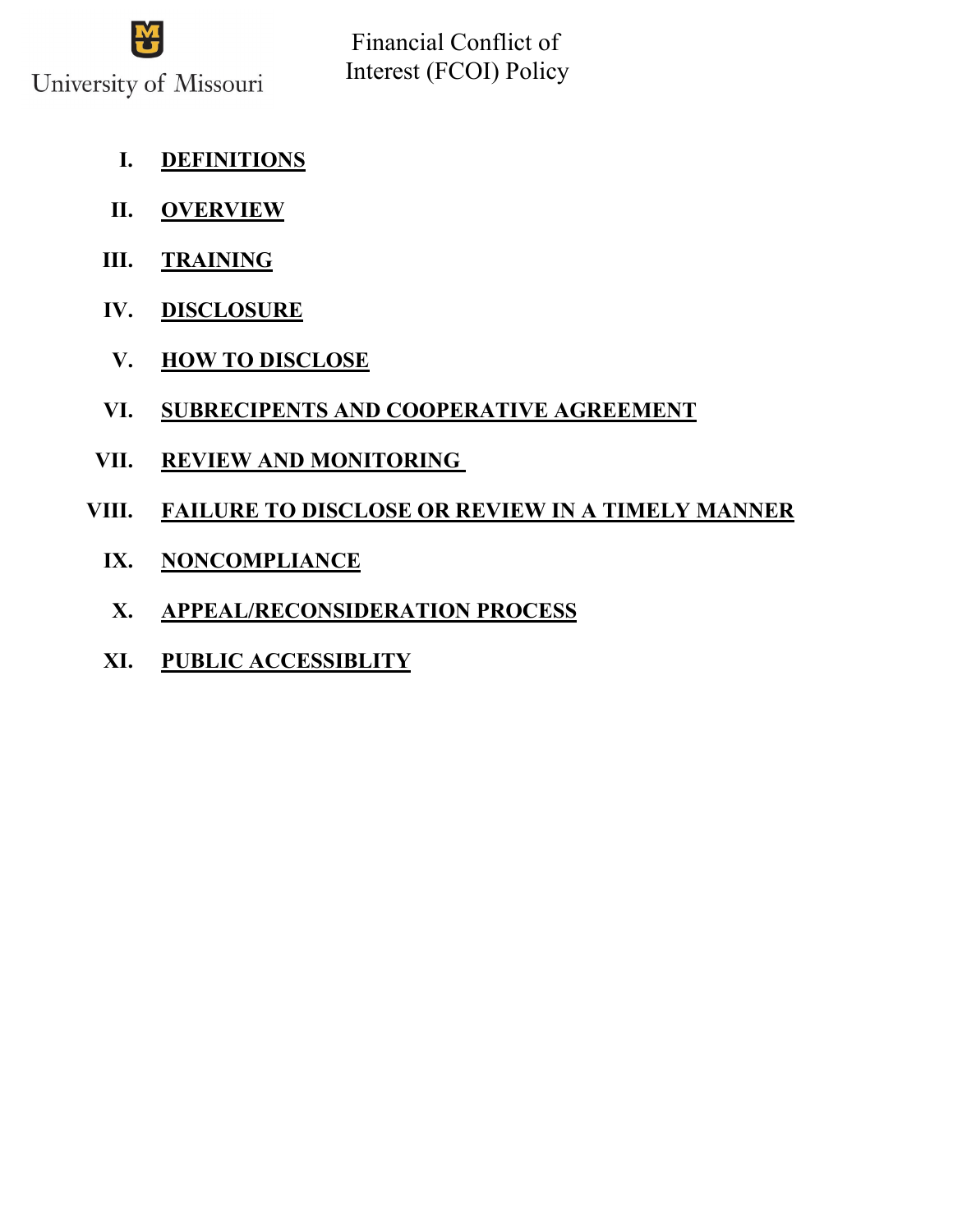# <span id="page-1-0"></span>**I. DEFINITIONS**

### **1. Conflict of Interest Committee (COIC or 'Committee'):**

The committee formed at each University is responsible for advising employees about potential individual conflicts of interests. The committee is comprised of members selected by the chair.

### **2. Conflict of Interest Office ('COI Office'):**

The employees hired at each university are responsible for the administrative duties of collecting and processing conflict of interest/conflict of commitment disclosures.

### **3. Department of Energy (DOE)**

The U.S. Department of Energy, the National Nuclear Security Administration (NNSA), and any components of the DOE to which the authority involved may be delegated.

### **4. Financial Interest:**

Anything of monetary value including, but not limited to, an interest in a business consisting of any stock, stock option, or similar ownership interest in such business; or receipt of, or the right or expectation to receive, any income. The following is a non-exhaustive list of examples: a consulting fee, honoraria, salary, allowance, forbearance, forgiveness, interest in real or personal property, dividend, royalty derived from the licensing of technology or other processes or products, rent, capital gain, loans, or any other form of compensation.

- "Financial Interest" means anything of actual or potential monetary value, whether or not the value is readily ascertainable. The term financial interest does not include the following types of financial interests:
- a) salary, royalties, or other remuneration paid by the University to the employee if the employee is currently employed or otherwise appointed by the University, inducing intellectual property rights assigned to the University and agreements to share in royalties related to such rights;
- b) income from investment vehicles, such as mutual funds and retirement accounts, as long as the employee does not directly control the investment decisions made in these vehicles;
- c) income from seminars, lectures, or teaching engagements sponsored by a federal, state, or local government agency, an Institution of higher education as defined at 20 U.S.C. 1001(a), an academic teaching hospital, a medical center, or a research institute that is affiliated with an Institution of higher education; or
- d) income from service on advisory committees or review panels for a federal, state, or local government agency, an Institution of higher education as defined at 20 U.S.C. 1001(a), an academic teaching hospital, a medical center, or a research institute that is affiliated with an Institution of higher education.

## **5. Financial Conflict of Interest (FCOI):**

A significant financial interest that could directly and significantly affect the design, conduct, or reporting of PHS-funded research.

## **6. FCOI report:**

An Institution's report of a financial conflict of interest to a PHS Awarding Component.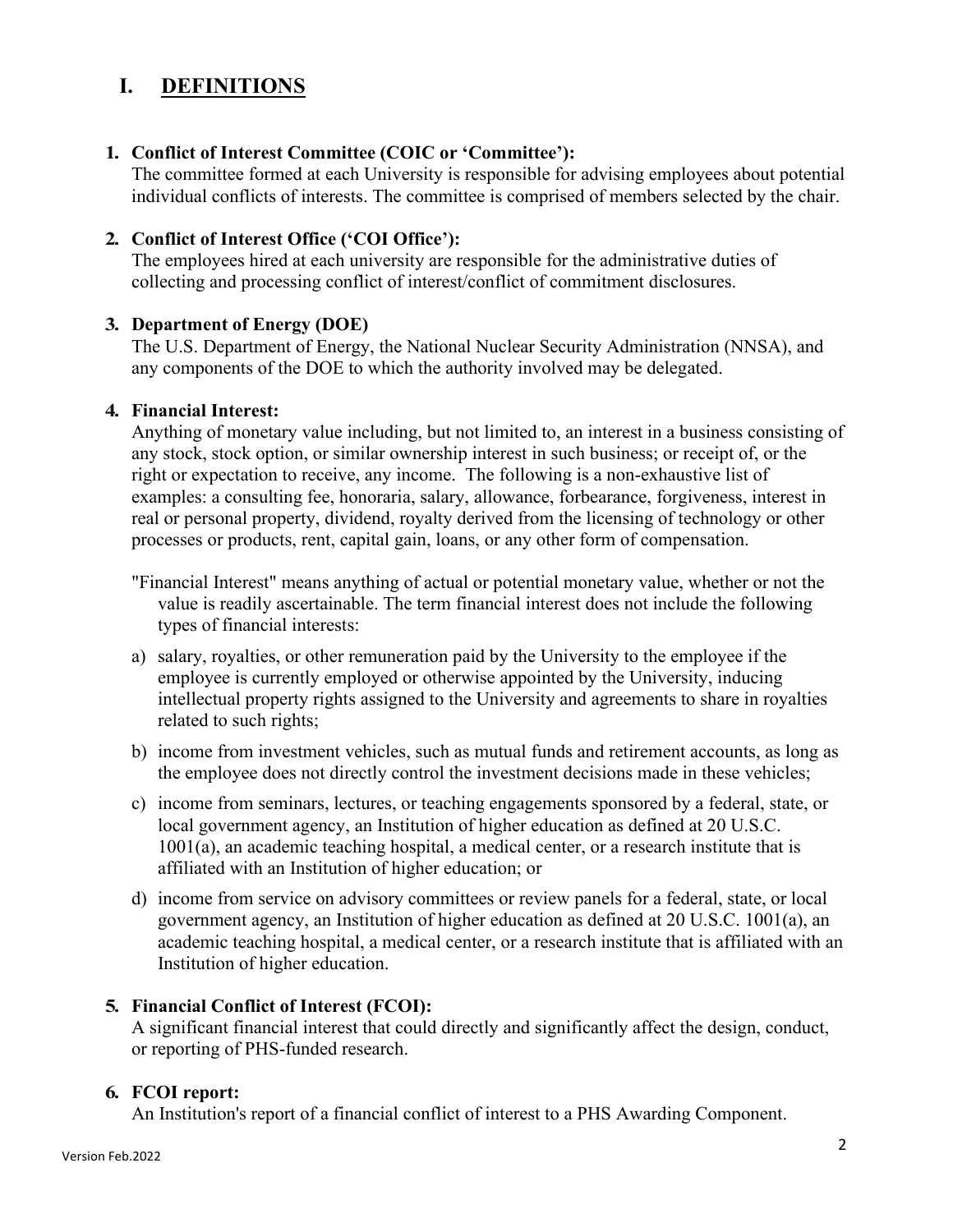#### **7. Health and Human Services (HHS):**

The United States Department of Health and Human Services, and any components of the Department to which the authority involved may be delegated.

#### **8. Immediate Family:**

The employee's spouse or domestic partner and dependent children.

#### **9. Institution/University:**

The University of Missouri System encompassing four universities; University of Missouri-Columbia, University of Missouri- Kansas City, Missouri University of Science and Technology, and the University of Missouri St. Louis.

#### **10.Investigator:**

Project Director or Principal Investigator and any other person, regardless of title or position, who is responsible for the design, conduct, or reporting of research funded by the PHS or NSF, or proposed for such funding, which may include, for example, collaborators or consultants.

#### **11.Public Health Service (PHS):**

The Public Health Service of the U.S. Department of Health and Human Services, and any components of the PHS to which the authority involved may be delegated, including the National Institutes of Health (NIH).

#### **12.PHS Awarding Component**:

The organizational unit of the PHS that funds the research.

### **13.Significant Financial Interest (SFI):**

A financial interest consisting of one or more of the following interests of the PHS Investigator (and those of the Investigator's spouse and dependent children) that reasonably appears to be related to the Investigator's institutional responsibilities:

- a. With regard to any publicly traded entity, a significant financial interest exists if the value of any remuneration received from the entity in the twelve months preceding the disclosure and the value of any equity interest in the entity as of the date of disclosure, when aggregated, exceeds \$5,000. For purposes of this definition, remuneration includes salary and any payment for services not otherwise identified as salary (e.g., consulting fees, honoraria, paid authorship); equity interest includes any stock, stock option, or other ownership interest, as determined through reference to public prices or other reasonable measures of fair market value;
- b. With regard to any non-publicly traded entity, a significant financial interest exists if the value of any remuneration received from the entity in the twelve months preceding the disclosure, when aggregated, exceeds \$5,000, or when the Investigator (or the Investigator's spouse or dependent children) holds any equity interest (e.g., stock, stock option, or other ownership interest); or
- c. Intellectual property rights and interests (e.g., patents, copyrights), upon receipt of income related to such rights and interests.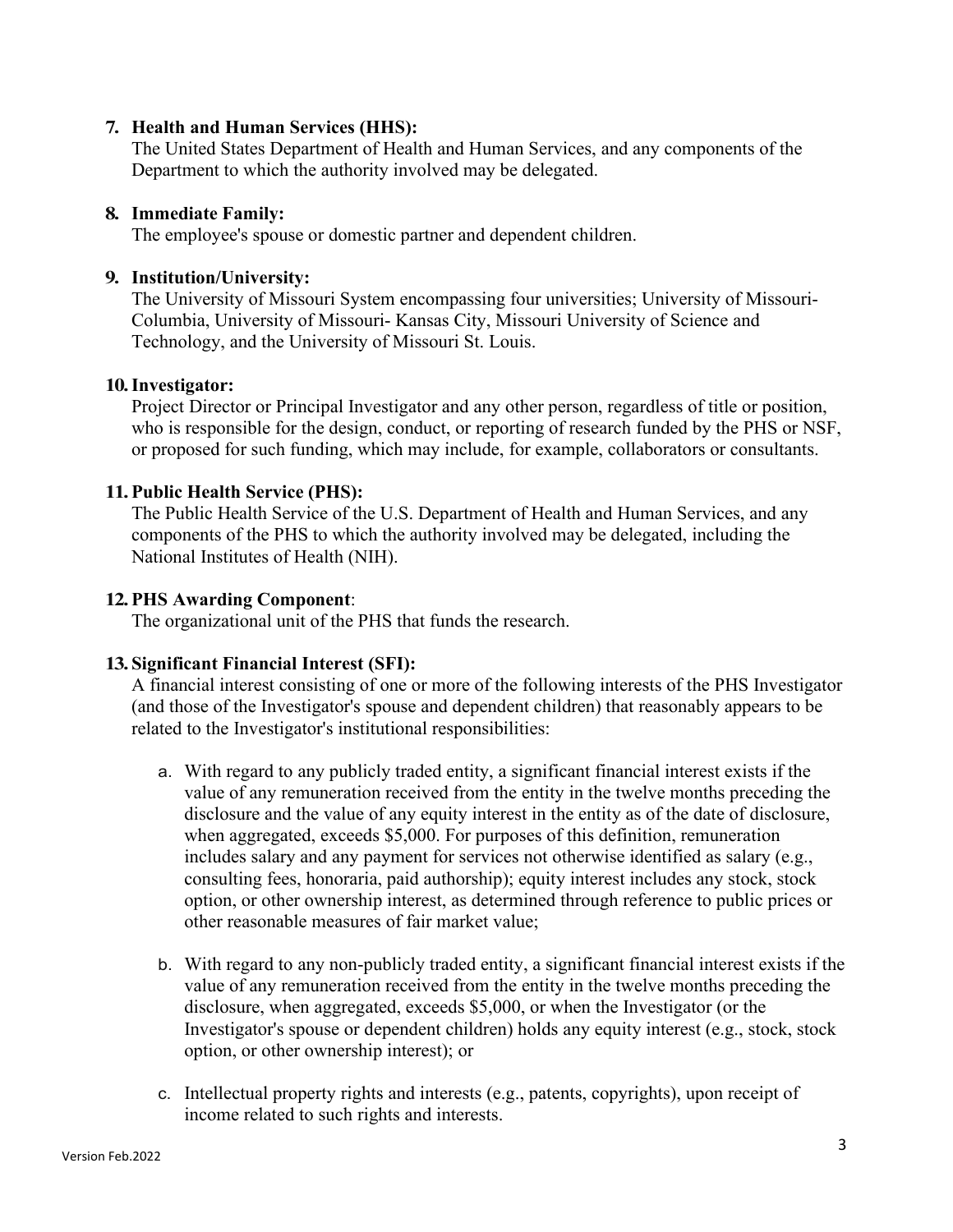The term significant financial interest does not include the following types of financial interests: salary, royalties, or other remuneration paid by the Institution to the Investigator if the Investigator is currently employed or otherwise appointed by the Institution, including intellectual property rights assigned to the Institution and agreements to share in royalties related to such rights; any ownership interest in the Institution held by the Investigator, if the Institution is a commercial or for-profit organization; income from investment vehicles, such as mutual funds and retirement accounts, as long as the Investigator does not directly control the investment decisions made in these vehicles; income from seminars, lectures, or teaching engagements sponsored by a federal, state, or local government agency, an Institution of higher education as defined at 20 U.S.C. 1001(a), an academic teaching hospital, a medical center, or a research institute that is affiliated with an Institution of higher education; or income from service on advisory committees or review panels for a federal, state, or local government agency, an Institution of higher education as defined at 20 U.S.C. 1001(a), an academic teaching hospital, a medical center, or a research institute that is affiliated with an Institution of higher education.

#### **14. Small Business Innovation Research (SBIR):**

A program for small businesses that is established by the Awarding Components of the Public Health Service and certain other Federal agencies under Public Law 97-219, the Small Business Innovation Development Act, as amended. For purposes of this policy, the term SBIR Program also includes the Small Business Technology Transfer (STTR) Program, which was established by Public Law 102-564.

#### **15.University Responsibilities:**

Employee's responsibilities for which such Employee was hired, and which are conducted at or undertaken on behalf of the University, which may include, but is not limited to, activities such as research, research consultation, teaching, outreach/extension, professional practice, institutional committee memberships and service on University-based panels.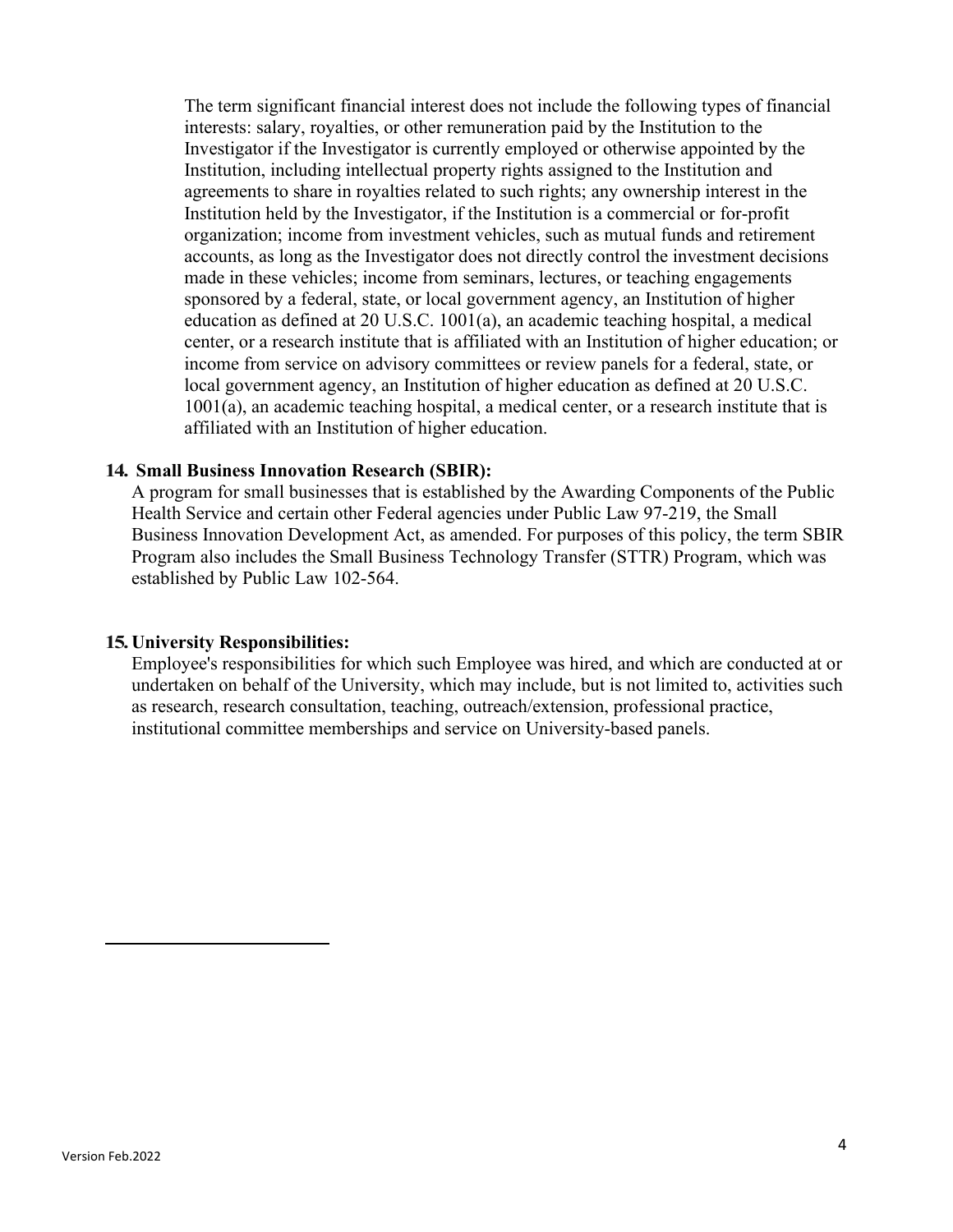# <span id="page-4-0"></span>**I. OVERVIEW**

This policy pertains to conflicts with the interests of all applicable federal grant agencies for investigators involved in new awards, new proposals, non-competing renewals, and no cost extensions including all SBIR/STTR (except phase I) subcontracts.

The Policy on MU Procedures [Conflict of Interest and Conflict of Commitment](file://rd-orcs.col.missouri.edu/research$/COI/Policy%20and%20Procedure/Procedures%20on%20COI/DRAFT%20MU_COI_Procedures%20Revised%20Feb.%202022.docx) applies to all employees for Conflict of Interest and conflict of commitment. In some situations, employees may be required to report activities/income that are not required to be reported per the federal rule or the MU FCOI Policy. The conflict-of-interest form that all employees must complete captures information that is required to be disclosed under both this FOCI policy and the MU procedures.

**All University employees are also subject to** [CRR 330.015](https://www.umsystem.edu/ums/rules/collected_rules/personnel/ch330/330.015_policy_on_conflict_of_interest)**, pertaining to conflicts with the interests and commitment as it relates to their university appointment. Researchers on Human Subjects and certain University officials are also subject to** [CRR 410.020](https://www.umsystem.edu/ums/rules/collected_rules/research/ch410/410.010_research_involving_humans_in_experiments) **pertaining to Institutional Conflicts in Human Subjects Research. In addition to the rules above**, **the University will follow sponsor specific mandates.**

# <span id="page-4-1"></span>**II. TRAINING**

All Investigators are required to complete conflict of interest training prior to engaging in any research as required by the funding agency, at least every four years, and immediately when any of the following circumstances apply:

(1) If there are revisions to the financial conflict of interest policies or procedures in any manner that affects the requirements of Investigators.

(2) An Investigator is new to the Institution or

(3) The University finds that an Investigator is not in compliance with the financial conflict of interest policy or management plan.

# <span id="page-4-2"></span>**III. DISCLOSURE:**

Each Investigator shall disclose financial interests (and those of the Investigator's spouse and dependent children) that reasonably appear to be related to the Investigator's institutional responsibilities no later than the time of application as required by the funding agency.

In addition, each Investigator must submit an updated disclosure of SFIs at least annually during the period of the award. Such disclosure shall include any information that was not disclosed initially, or in a subsequent disclosure of SFIs (e.g., any financial conflict of interest identified on a project that was transferred from another Institution) and shall include updated information regarding any previously disclosed SFI (e.g., the updated value of a previously disclosed equity interest).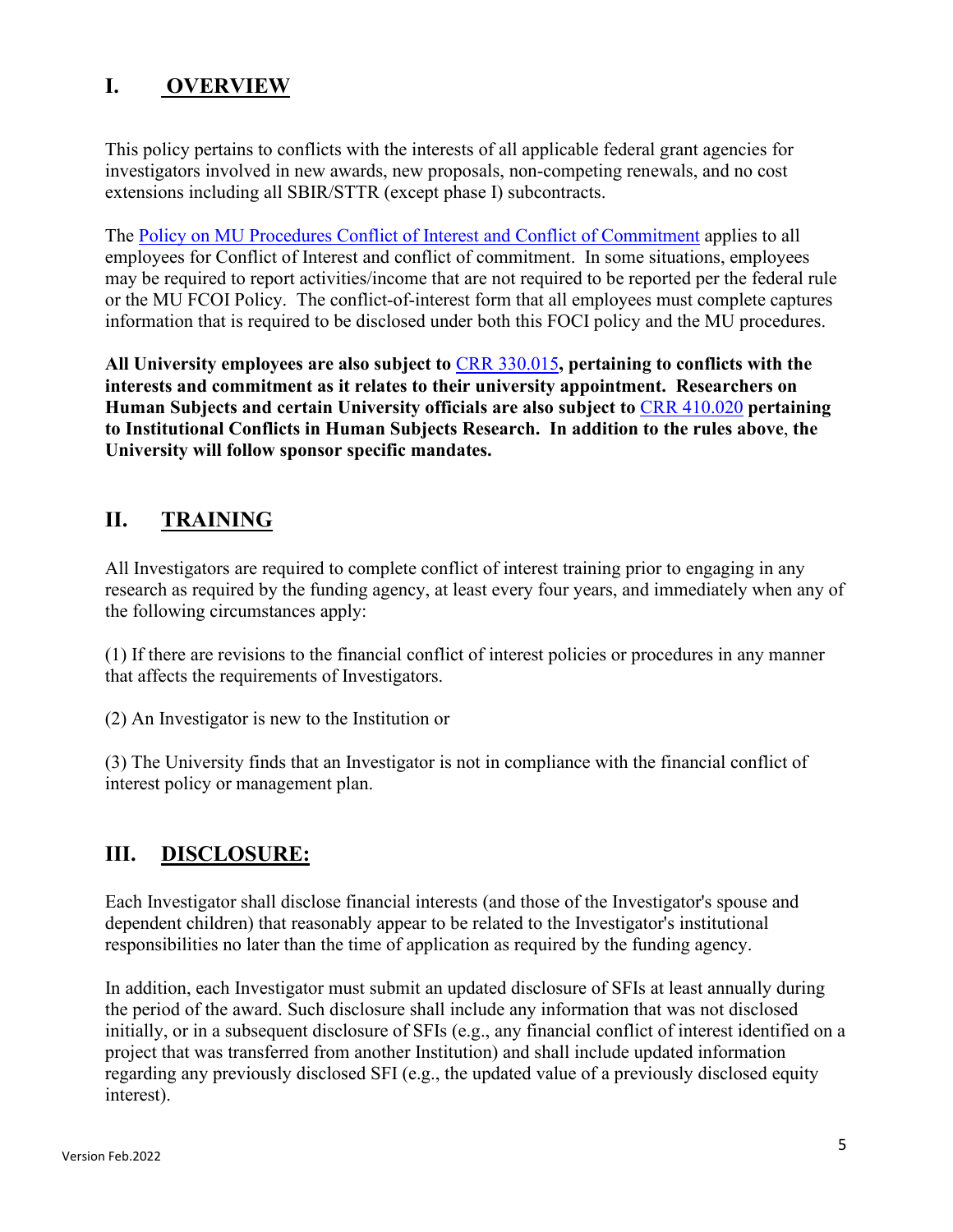Each Investigator participating in the research is required to submit an updated disclosure of significant financial interests within thirty (30) days of discovering or acquiring (e.g., through purchase, marriage, or inheritance) a new significant financial interest.

### **WHAT IS REQUIRED TO BE DISCLOSED AS AN INVESTIGATOR**

#### **SIGNIFICANT FINANCIAL INTERESTS:**

Investigators are required to disclose financial interest(s) consisting of one or more of the following interests of the Investigator (and those of the Investigator's spouse and dependent children).

(i) With regard to any publicly traded entity, a *significant financial interest* exists if the value of any remuneration received from the entity in the twelve months preceding the disclosure and the value of any equity interest in the entity as of the date of disclosure, when aggregated, exceeds \$5,000. For purposes of this definition, remuneration includes salary and any payment for services not otherwise identified as salary (e.g., consulting fees, honoraria, paid authorship); equity interest includes any stock, stock option, or other ownership interest, as determined through reference to public prices or other reasonable measures of fair market value.

(ii) With regard to any non-publicly traded entity, a *significant financial interest* exists if the value of any remuneration received from the entity in the twelve months preceding the disclosure, when aggregated, exceeds \$5,000, or when the Investigator (or the Investigator's spouse or dependent children) holds any equity interest (e.g., stock, stock option, or other ownership interest); or

(iii) Intellectual property rights and interests (e.g., patents, copyrights), upon receipt of income related to such rights and interests.

(2) The term *significant financial interest* does not include the following types of financial interests: salary, royalties, or other remuneration paid by the Institution to the Investigator if the Investigator is currently employed or otherwise appointed by the Institution, including intellectual property rights assigned to the Institution and agreements to share in royalties related to such rights; any ownership interest in the Institution held by the Investigator, if the Institution is a commercial or for-profit organization; income from investment vehicles, such as mutual funds and retirement accounts, as long as the Investigator does not directly control the investment decisions made in these vehicles; income from seminars, lectures, or teaching engagements sponsored by a Federal, state, or local government agency, an Institution of higher education as defined at 20 U.S.C. 1001(a), an academic teaching hospital, a medical center, or a research institute that is affiliated with an Institution of higher education; or income from service on advisory committees or review panels for a Federal, state, or local government agency, an Institution of higher education as defined at 20 U.S.C. 1001(a), an academic teaching hospital, a medical center, or a research institute that is affiliated with an Institution of higher education.

#### **SPONSORED TRAVEL:**

When an Investigator participates in any reimbursed or sponsored travel (i.e., that which is paid on behalf of the Investigator and not reimbursed to the Investigator so the exact monetary value may not be readily available), related to their University responsibilities; provided, however, that this disclosure requirement does not apply to travel that is reimbursed or sponsored by a federal, state,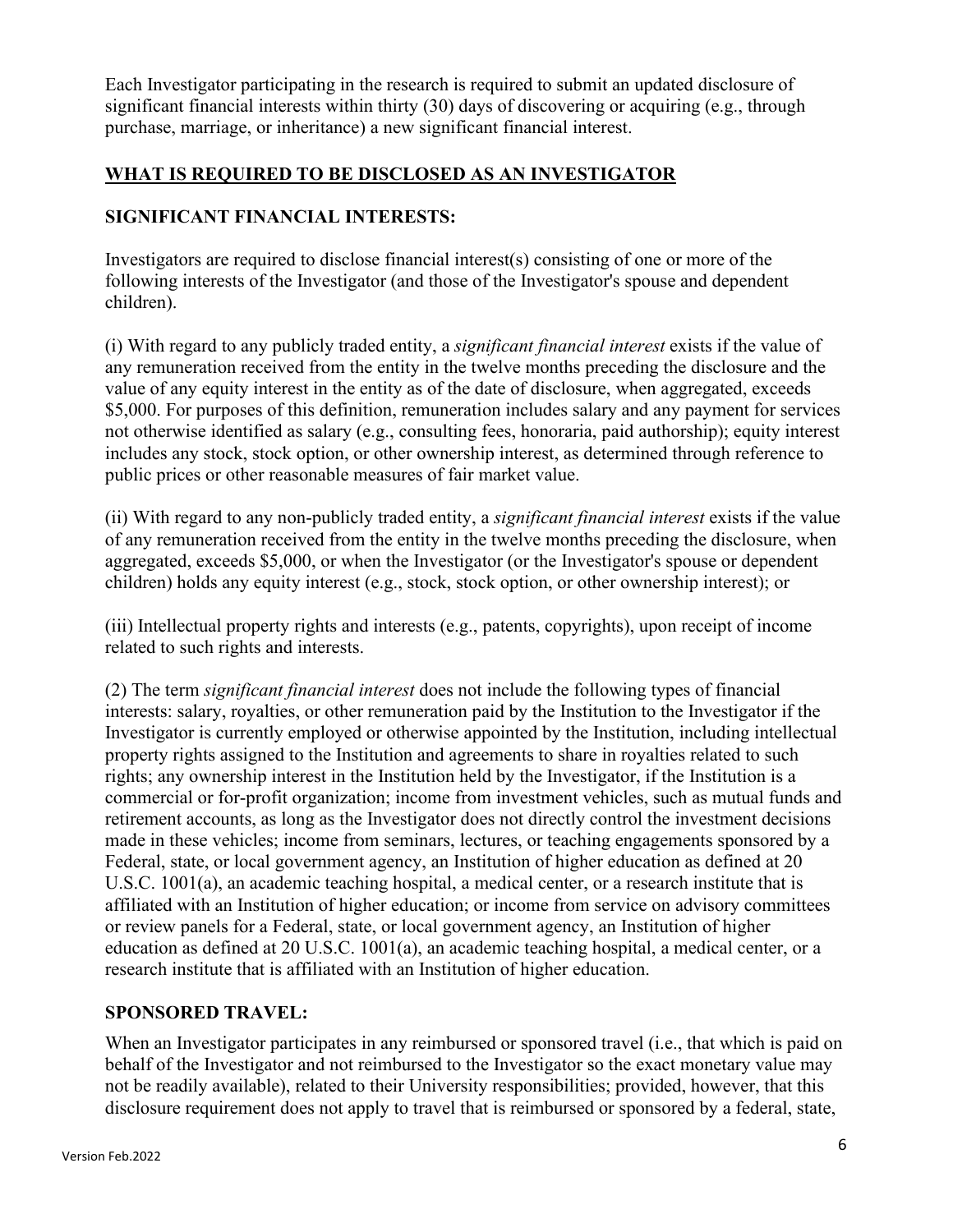or local government agency, an Institution of higher education as defined at 20 U.S.C. 1001(a), an academic teaching hospital, a medical center, or a research institute that is affiliated with an Institution of higher education.

The Institution will require the following elements be submitted as part of any Investigator Sponsored Travel Report:

- Purpose of the trip
- Identity of the sponsor/organizer
- Destination, and the duration
- Value of travel

The Committee will determine if further information is needed in order to determine whether the travel constitutes an FCOI with the PHS-funded research.

Investigators that are University employees are also required to disclose and follow the [MU](file://rd-orcs.col.missouri.edu/research$/COI/Policy%20and%20Procedure/Procedures%20on%20COI/DRAFT%20MU_COI_Procedures%20Revised%20Feb.%202022.docx)  [Procedures for Conflict of Interest/Conflict of Commitment](file://rd-orcs.col.missouri.edu/research$/COI/Policy%20and%20Procedure/Procedures%20on%20COI/DRAFT%20MU_COI_Procedures%20Revised%20Feb.%202022.docx) to manage external relationships with their MU role.

# <span id="page-6-0"></span>**IV. HOW TO DISCLOSE**

All disclosures are required to be submitted through the COI module eCompliance at [https://ecompliance.missouri.edu/login.](https://ecompliance.missouri.edu/login) This form serves as the disclosure for both MU Procedures and the FCOI Policy. The COI Office will ensure all investigators have a current disclosure on file in accordance with this policy.

# <span id="page-6-1"></span>**SUBRECIPENTS AND COOPERATIVE AGREEMENTS**

For any research through a subrecipient (e.g., subcontractors or consortium members), the University will:

(1) Incorporate as part of a written agreement with the subrecipient terms that establish whether the financial conflicts of interest policy of the University or that of the subrecipient will apply to the subrecipient's Investigators.

(i) If the subrecipient's Investigators must comply with the subrecipient's FCOI policy, the subrecipient will certify that its policy complies with 42 CFR, Part 50, subpart F or the funding agency's policy. If the subrecipient cannot provide such certification, the agreement shall state that subrecipient Investigators are subject to the University's FCOI policy for disclosing significant financial interests that are directly related to the subrecipient's work for the University.

(ii) Additionally, if the subrecipient's Investigators must comply with the subrecipient's FCOI policy, the agreement shall specify time period(s) for the subrecipient to report all identified financial conflicts of interest to the University. Such time period(s) shall be sufficient to enable the University to provide timely FCOI reports, as necessary, to the PHS.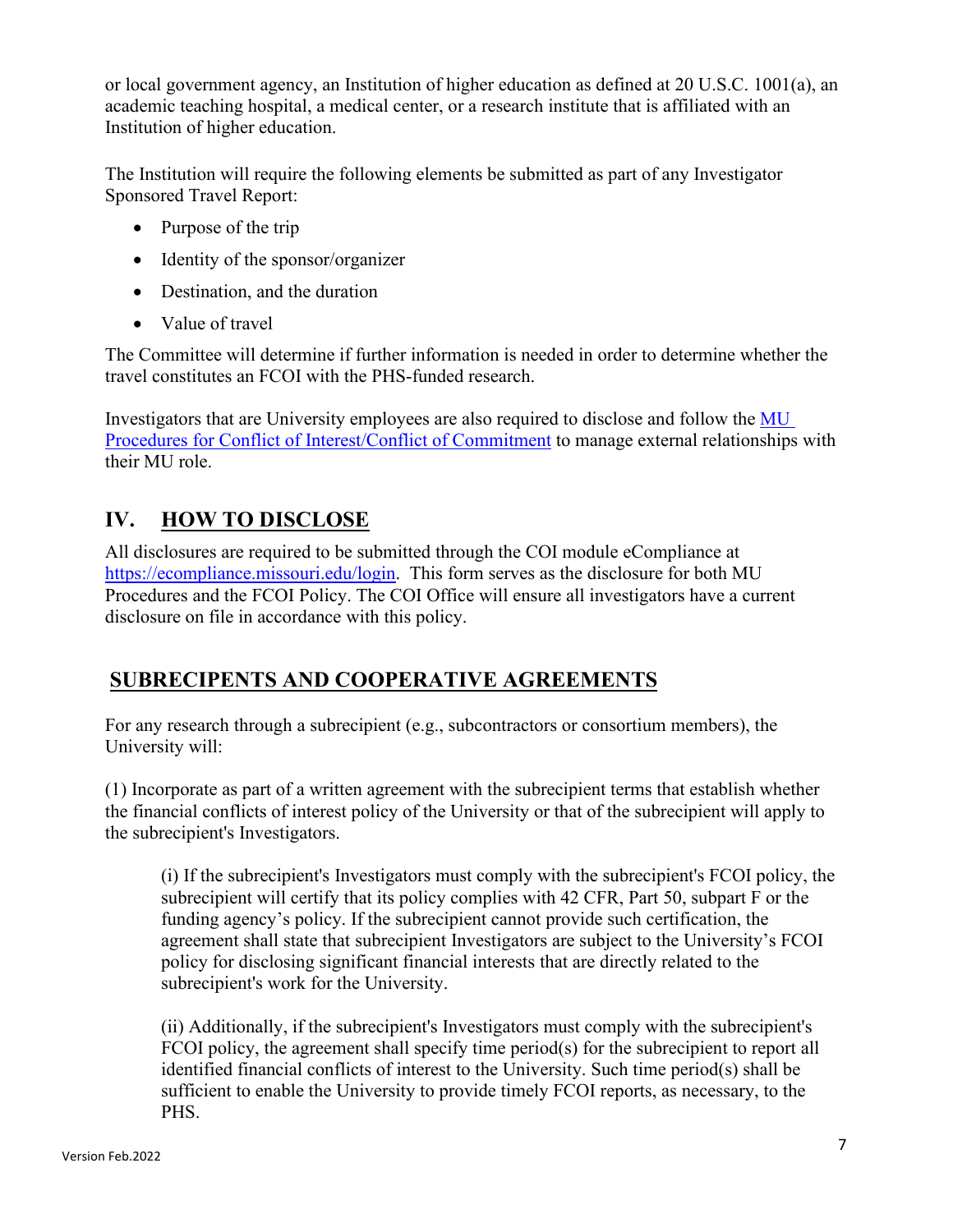(iii) If the subrecipient's Investigators must comply with the University's FCOI policy, the agreement shall specify time period(s) for the subrecipient to submit all Investigator disclosures of significant financial interests to the University. Such time period(s) shall be sufficient to enable the University to comply timely with its review, management, and reporting obligations under this policy.

2. Other Procedures as outlined in the OSPA document "Financial Conflict of Interest in PHS-Funded Research".

# <span id="page-7-0"></span>**V. REVIEW AND MONITORING**

The University designated individual(s) will review the disclosure for all investigators, including subrecipients subsumed by the Institution, to determine whether an Investigator's significant financial interest is related to the research and, if related, whether the significant financial interest is a Financial Conflict of Interest (FCOI).

### **A. Initial Award:**

The designated individual(s) shall review all Investigator disclosures for a determination of Significant Financial Interest (SFI); determine whether any SFI relates to the research and determine whether a financial conflict of interest (FCOI) exists prior to the University expenditure of any funds. An Investigator's SFI is related to the research when the designated official(s) reasonably determines that the SFI could be affected by the research or is in an entity whose financial interest could be affected by the research. The designated official(s) may involve the Investigator in its determination of whether an SFI is related to the research.

An FCOI exists when the designated official(s) reasonably determines that the SFI could directly and significantly affect the design, conduct or reporting of the research. Once an FCOI is identified, a management plan must be developed and implemented specifying the actions that have been, and shall be, taken to manage the financial conflict of interest.

### **B. New Investigator and/or New Outside Interest added to a Project:**

During an ongoing research project, if a new Investigator is added to the project or an existing Investigator discloses a new significant financial interest to the University, the designated official(s) will review the disclosure with in sixty days. A determination is required for whether any SFI is related to the research and whether an FCOI exists. If a determination of FCOI is made, the University will implement, on at least an interim basis, a management plan, specifying the actions that have been, and will be, taken to manage the FCOI. Depending on the nature of the significant financial interest, the University may determine that additional interim measures are necessary with regards to the Investigator's participation in the research project between the date of disclosure and the completion of the University's review.

## **D. Initial reports:**

Prior to authorizing the expenditure of any funds for the research project, the University shall provide to the Awarding Component an FCOI report regarding any Investigator's FCOI reporting that a management plan has been implemented in accordance with the PHS rule or the funding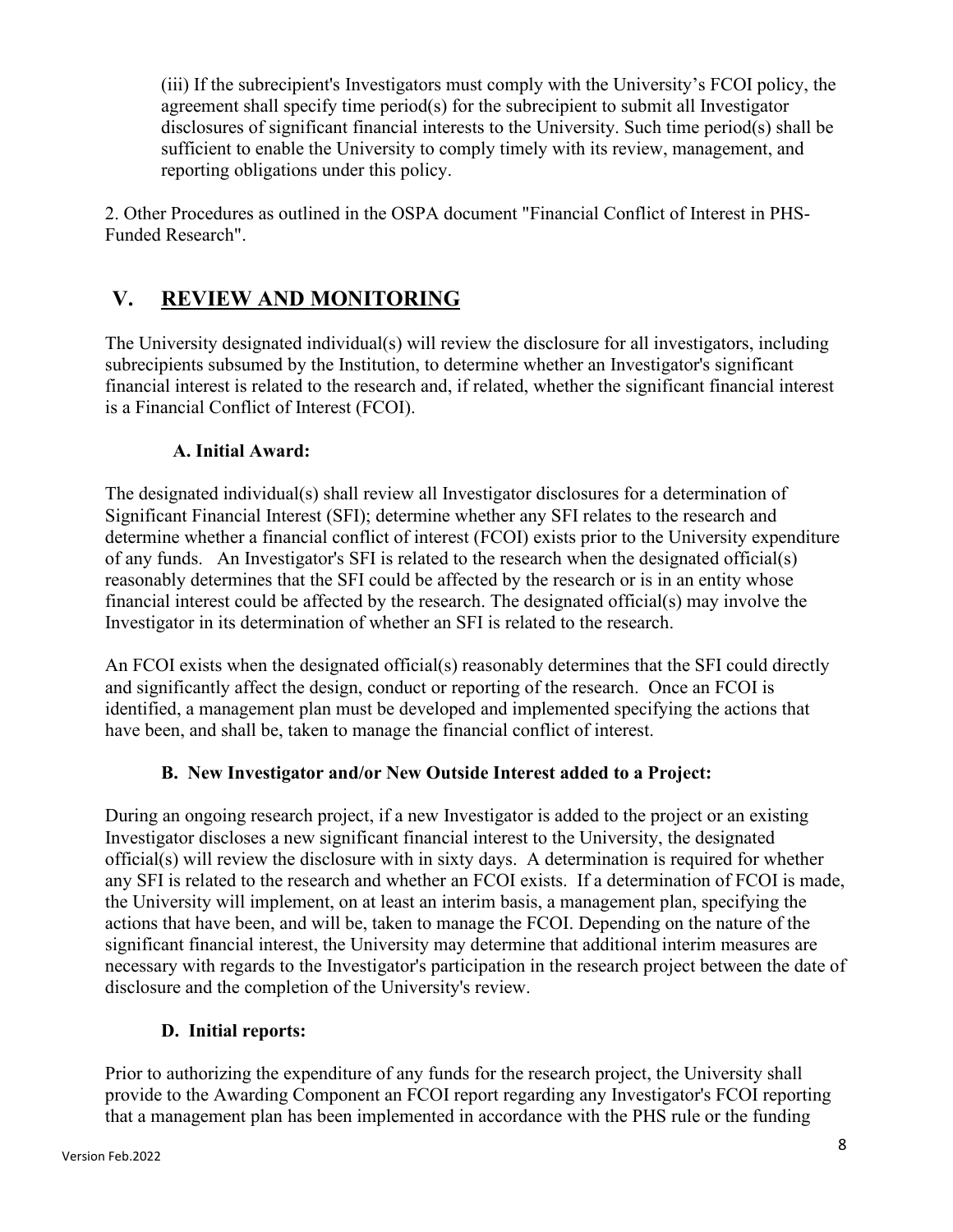agency's requirements. For cases in which the University identifies a financial conflict of interest and eliminates it prior to the expenditure of funds, the University shall not submit an FCOI report to the Awarding Component.

Each University will provide the FCOI reports to the Awarding Component regarding all financial conflicts of interest of all sub-recipient Investigators consistent with this policy, i.e., prior to the expenditure of funds and within 60 days of any subsequently identified FCOI.

For any significant financial interest that the Institution identifies as conflicting subsequent to the University's initial FCOI report during an ongoing research project (e.g., upon the participation of an Investigator who is new to the research project), the University shall provide to the Awarding Component, within sixty days, an FCOI report regarding the financial conflict of interest and ensure that the University has implemented a management plan in accordance with this policy.

Pursuant to section VII of this policy, where such FCOI report involves a significant financial interest that was not disclosed timely by an Investigator or, for whatever reason, was not previously reviewed or managed by the University (e.g., was not timely reviewed or reported by a sub-recipient), the University also is required to complete a retrospective review to determine whether any of the research, or portion thereof, conducted prior to the identification and management of the financial conflict of interest was biased in the design, conduct, or reporting of such research. Additionally, pursuant to section VII of this policy, if bias is found, the University is required to promptly notify and submit a mitigation report to the Awarding Component.

### **FCOI Management Plans:**

Prior to the University expenditure of any funds, the designated official(s) will ensure management of the FCOI. Examples of conditions or restrictions that might be imposed to manage a financial conflict of interest include, but are not limited to:

(i) Public disclosure of financial conflicts of interest (e.g., when presenting or publishing the research).

(ii) For research projects involving human subjects research, disclosure of financial conflicts of interest directly to participants.

(iii) Appointment of an independent monitor capable of taking measures to protect the design, conduct, and reporting of the research from bias resulting from the financial conflict of interest.

(iv) Modification of the research plan.

(v) Change of personnel or personnel responsibilities, or disqualification of personnel from participation in all or a portion of the research.

(vi) Reduction or elimination of the financial interest (e.g., sale of an equity interest).

(vii) Severance of relationships that creates financial conflicts.

The University shall monitor compliance with the management plan on an ongoing basis until the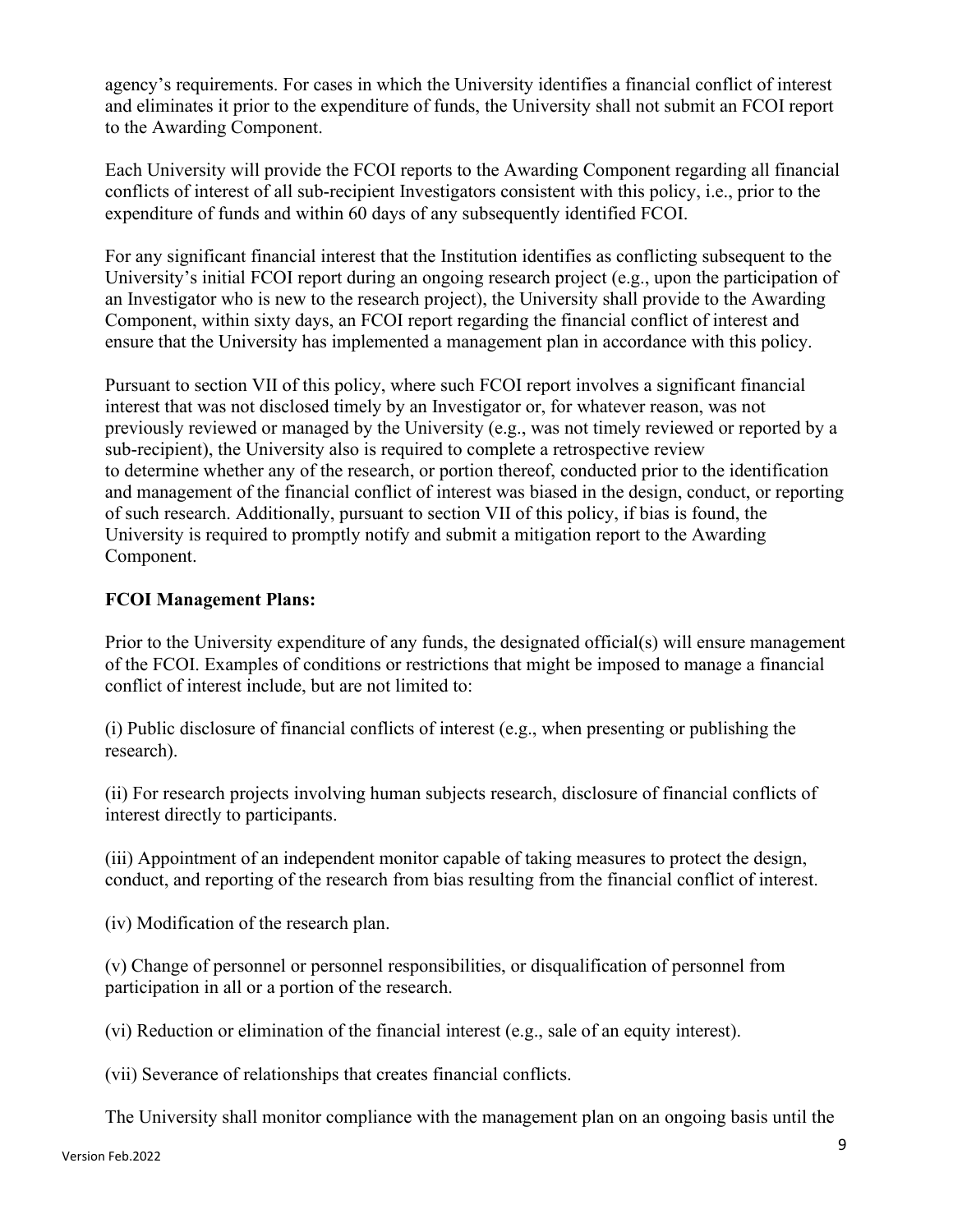completion of the research project.

All FCOI reports shall include sufficient information to enable the Awarding Component to understand the nature and extent of the financial conflict, and to assess the appropriateness of the management plan. Elements of the FCOI report shall include, but are not necessarily limited to the following:

- Project number.
- PO/Pl or Contact PD/Pl if a multiple PO/Pl model is used.
- Name of the Investigator with the financial conflict of interest.
- Name of the entity with which the Investigator has a financial conflict of interest.
- Nature of the financial interest (e.g., equity, consulting fee, travel reimbursement, honorarium).
- Value of the financial interest (dollar ranges may be used: \$0-\$4,999; \$5,000-\$9,999; \$10,000-\$19,999; amounts between \$20,000 - \$100,000, by increments of \$20,000; amounts above \$100,000 by increments of \$50,000), or a statement that the interest is one whose value cannot be readily determined through reference to public prices or other reasonable measures of fair market value.
- A description of how the financial interest relates to the research and the basis for the determination that the financial interest conflicts with such research.
- A description of the key elements of the management plan, including:
	- a) Role and principal duties of the conflicted Investigator in the research project,
	- b) Conditions of the management plan,
	- c) How the management plan is designed to safeguard objectivity in the research project,
	- d) Confirmation of the Investigator's agreement to the management plan,
	- e) How the management plan will be monitored to ensure Investigator compliance, and
	- f) Other information as needed.

For any ongoing research where an FCOI was previously reported, the University shall provide to the Awarding Component an annual FCOI report that addresses the status of the FCOI and any changes to the management plan for the duration of the research project. The annual FCOI report shall specify whether the financial conflict is still being managed or explain why the FCOI no longer exists. The University shall provide annual FCOI reports to the Awarding Component for the duration of the project period (including extensions with or without funds) in the time and manner specified by the Awarding Component.

# <span id="page-9-0"></span>**VI. FAILURE TO DISCLOSE OR REVIEW IN A TIMELY MANNER**

When a significant financial interest is not disclosed in a timely manner by an Investigator or, for whatever reason, was not previously reviewed by the University during an ongoing research project (e.g., was not timely reviewed or reported by a sub-recipient), the Committee shall within sixty days: review the significant financial interest; determine whether it is related to research;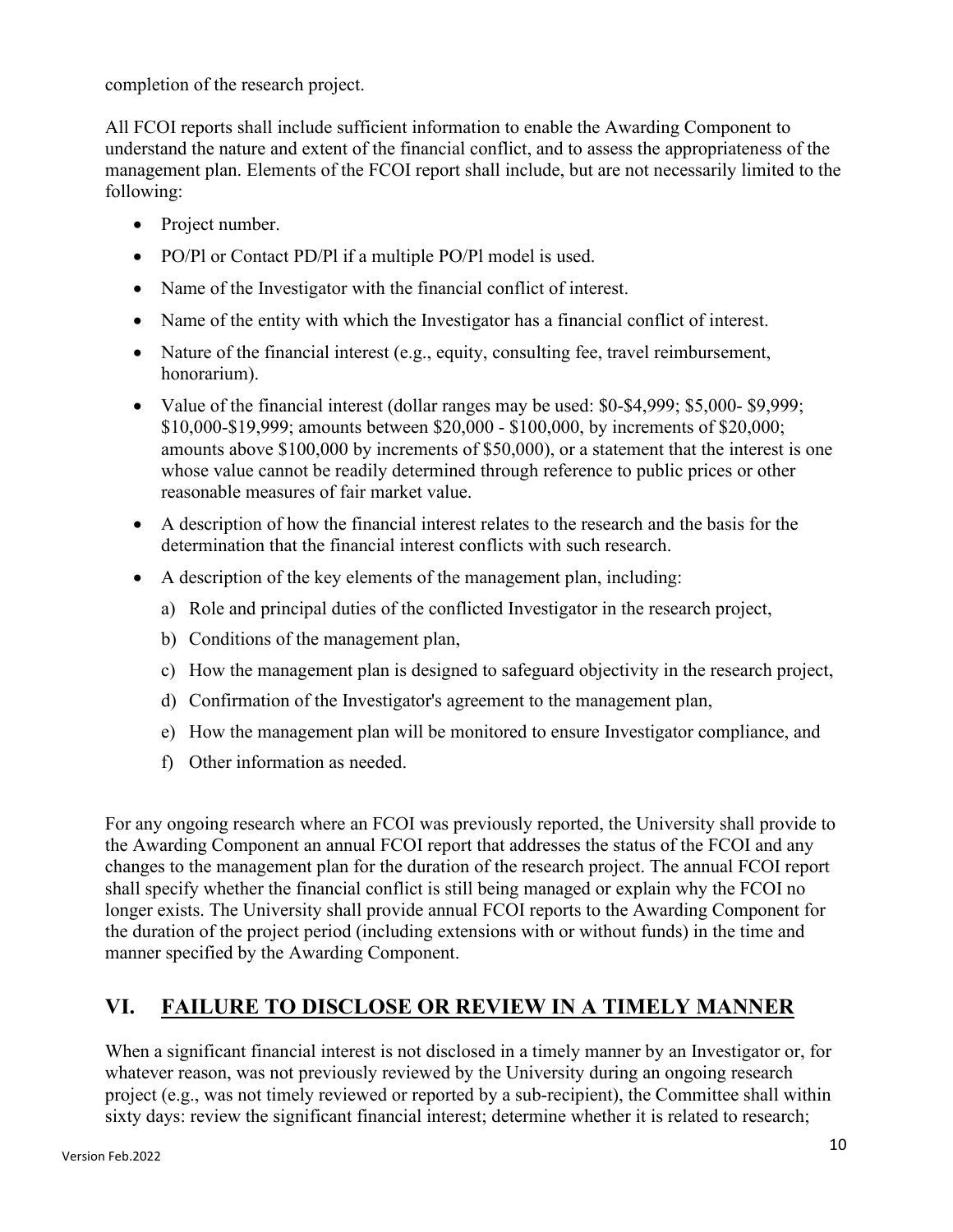determine whether a financial conflict of interest exists; and implement, on at least an interim basis, a management plan that shall specify the actions that have been, and will be, taken to manage such financial conflict of interest going forward. The FCOI management plan will be submitted as required.

### **A. Retrospective Review**:

Whenever an FCOI is not identified or managed in a timely manner including:

- Failure by the Investigator to disclose within 30 days a SFI that is determined to constitute an FCOI.
- Failure by the University to review or manage an FCOI within sixty days: or
- Failure by the Investigator to comply with a financial conflict of interest management plan.

Within 120 days of the University's determination of noncompliance, a retrospective review of the Investigator's activities and the research project will be completed to determine whether any research, or portion thereof, conducted during the time period of the noncompliance, was biased in the design, conduct, or reporting of such research. The University will document the retrospective review.

### **B. Retrospective Review Documentation:**

The review documentation will include, but is not necessarily be limited to, all of the following key elements:

- Project number
- Project title
- PD/Pl or contact PD/Pl if a multiple PD/Pl model is used
- Name of the Investigator with the FCOI
- Name of the entity with which the Investigator has a financial conflict of interest
- Reason(s) for the retrospective review
- Detailed methodology used for the retrospective review (e.g., methodology of the review process, composition of the review panel, documents reviewed)
- Findings of the review; and
- Conclusions of the review.

Based on the results of the retrospective review, if appropriate, the University will update the previously submitted FCOI report to PHS, specifying the actions that will be taken to manage the financial conflict of interest going forward.

## **C. Retrospective Review, Bias Found**:

If bias is found, the University is required to promptly notify and submit a mitigation report to the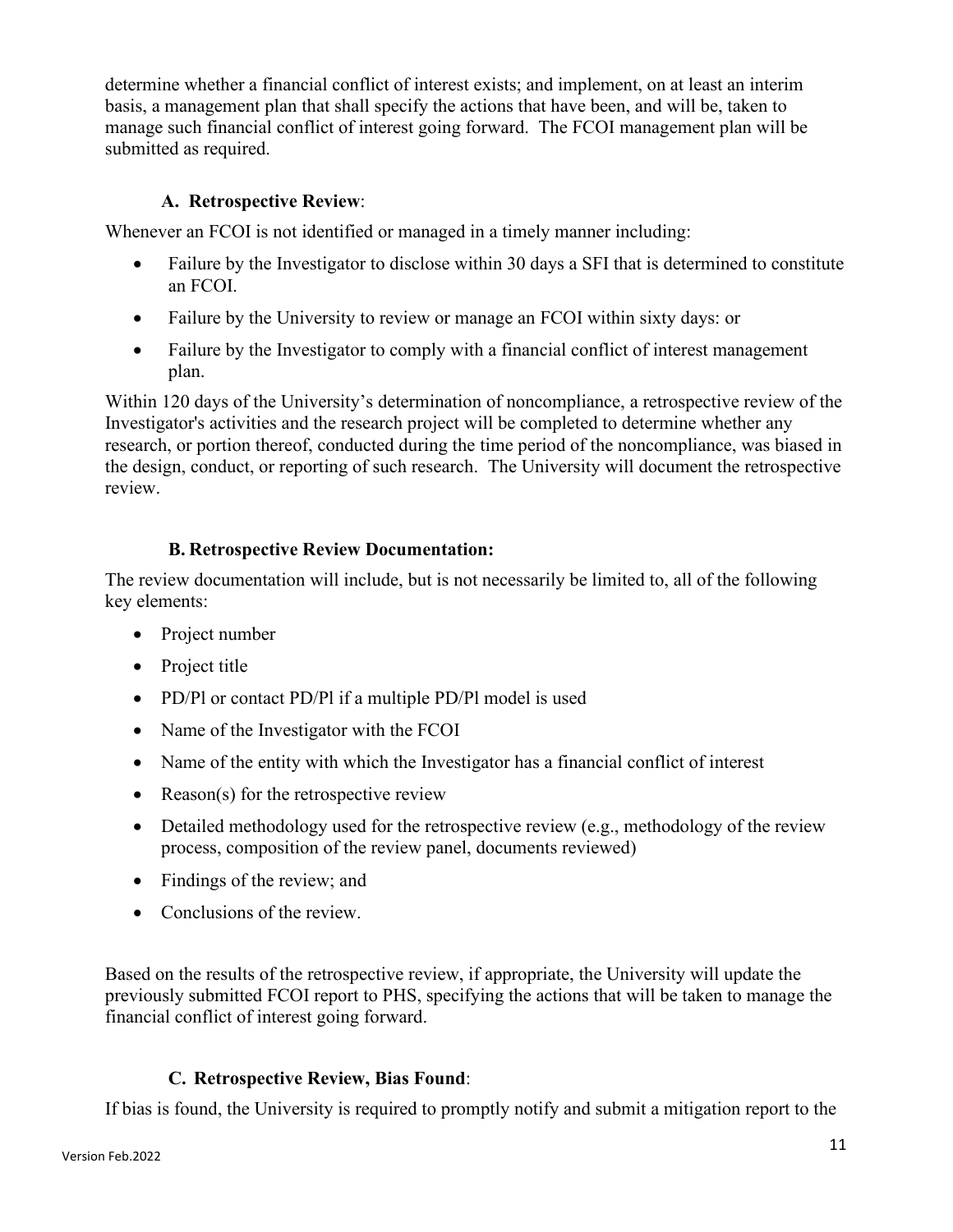Awarding Component. The mitigation report must include, at a minimum, the key elements documented in the retrospective review above, a description of the impact of the bias on the research project and the plan of action or actions taken to eliminate or mitigate the effect of the bias (e.g., impact on the research project; extent of harm done, including any qualitative and quantitative data to support any actual or future harm; analysis of whether the research project is salvageable). Thereafter, the University will submit FCOI reports annually, as specified elsewhere in this policy.

Depending on the nature of the FCOI, the University may determine that additional interim measures are necessary with regards to the Investigator's participation in the research project between the date that the financial conflict of interest or the Investigator's noncompliance is determined and the completion of the retrospective review.

### **D. Remedies**

Any case in which the HHS determines that a PHS-funded project of clinical research whose purpose is to evaluate the safety or effectiveness of a drug, medical device, or treatment has been designed, conducted, or reported by an Investigator with a financial conflict of interest that was not managed or reported by the University as required, the University shall require the Investigator involved to disclose the financial conflict of interest in each public presentation of the results of the research and to request an addendum to previously published presentations .

# <span id="page-11-0"></span>**VII. NONCOMPLIANCE**

Should it come to light that a potential conflict of interest concerning an employee exists and that employee failed to disclose such potential conflict to the appropriate authority, the Director of the COI Office shall be contacted in addition to the employee's departmental chair/supervisor and dean/director. The Director shall contact the employee and request that a formal disclosure of the potential conflict be made. This request shall be copied to the employee's departmental chair/supervisor and dean/director. The Director shall also request that the employee provide specific reasons and justification for the failure to disclose. The information shall be provided to the COI Committee for review.

If an Investigator fails to comply with the management plan, the information shall be provided to the COIC for review.

The COIC has authority to recommend sanction of an employee for failure to cooperate with or upon finding a violation of COI policy [\(CRR 330.015.A.3\)](https://www.umsystem.edu/ums/rules/collected_rules/personnel/ch330/330.015_policy_on_conflict_of_interest). The Chancellor may apply sanctions as they deem appropriate. Possible sanctions include, but are not limited to, the following:

- a) Letter of warning or admonishment.
- b) Suspension or termination of research compliance committee approvals.
- c) Suspension or termination of the privilege to submit sponsored activity proposals.
- d) Suspension or termination of sponsored research activity spending authority.
- e) Demotion or removal from assigned administrative roles.
- f) Referral to the University Committee on Tenure or other appropriate committee for discipline or dismissal for cause of faculty.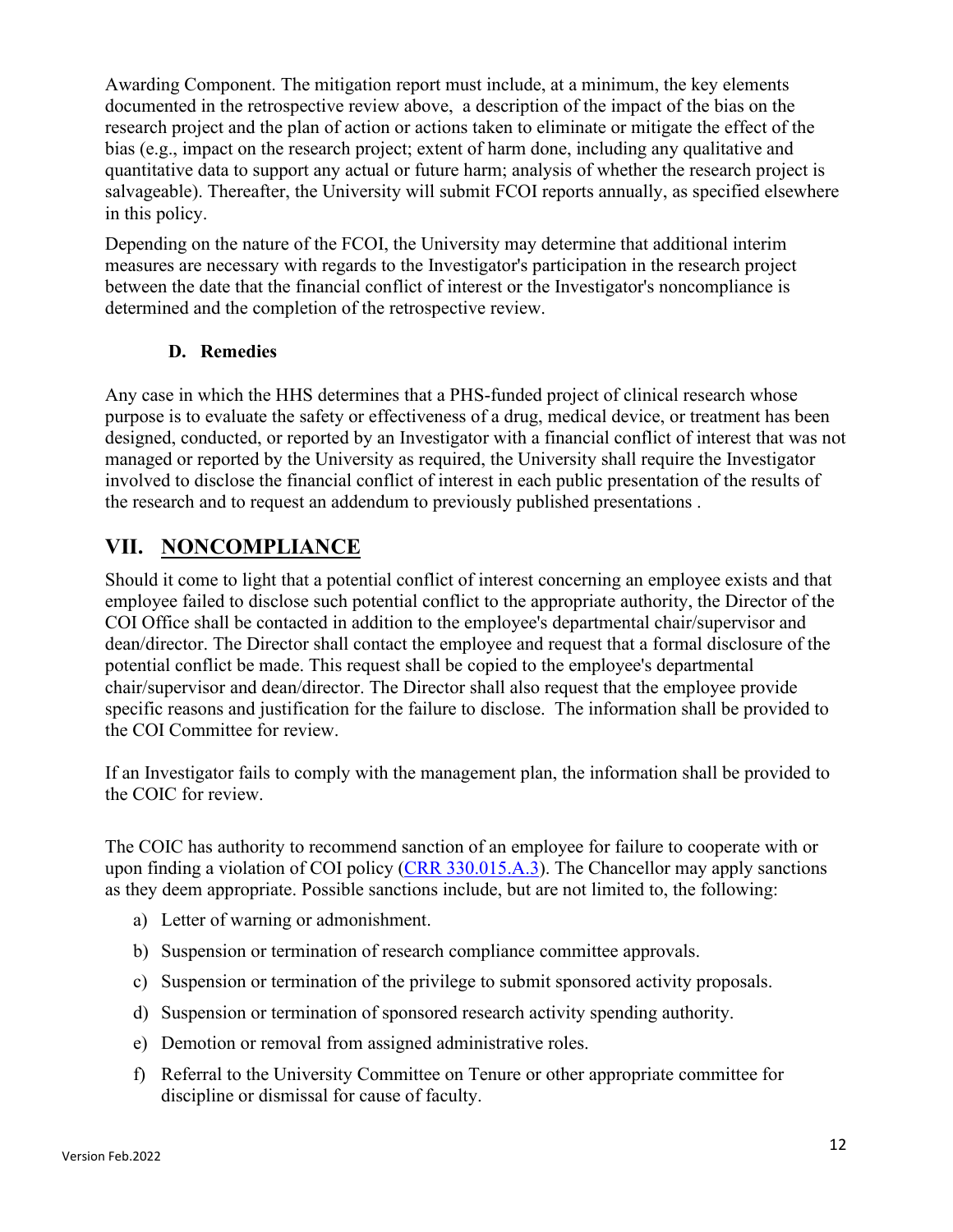g) Suspension or termination of employment (pursuant and subject to [CRR 310.060,](https://www.umsystem.edu/ums/rules/collected_rules/faculty/ch310/310.060_procedures_in_case_of_dismissal_for_cause) Procedures in Case of Dismissal for Cause, for those faculty covered by that rule).

# <span id="page-12-0"></span>**VIII. APPEAL/RECONSIDERATION PROCESS:**

If an employee believes the determined course of action is inappropriate, the employee may ask for the decision to be reconsidered by the full COIC by submitting a request to the Director for Conflict of Interest. Should attempts to resolve appeals in such fashion fail, procedures set forth in [University of Missouri Collected Rules and Regulations 370.010](https://www.umsystem.edu/ums/rules/collected_rules/grievance/ch370/370.010_Academic_Grievance_Procedure) or [380.010,](https://www.umsystem.edu/ums/rules/collected_rules/grievance/ch380/380.010_grievance_procedure_administrative_service_support_staff) as applicable, will be followed.

# <span id="page-12-1"></span>**IX. PUBLIC ACCESSIBLITY:**

Prior to the University expenditure of any funds under a research project, the University shall ensure public accessibility. Such accessibility is coordinated through the University of Missouri System Custodian of Records. Following submission of a written request and via a written response to the requestor within the time frame required under Chapter 610 of the Missouri Revised Statutes (as of August 2012: three business days), information will be provided concerning any significant financial interest disclosed to the University that meets the following three criteria:

(a) The significant financial interest was disclosed and is still held by the senior/key personnel as defined by this policy

- (b) The University determines that the significant financial interest is related to the research
- (c) The University determines that the significant financial interest is a financial conflict of interest

The information that the University of Missouri makes available via written response to any requestor shall include, at a minimum, the following:

- The Investigator's name
- The Investigator's title and role with respect to the research project
- The name of the entity in which the significant financial interest is held
- The nature of the significant financial interest
- The approximate dollar value of the significant financial interest (dollar ranges are permissible: \$0-\$4,999; \$5,000-9,999; \$10,000 - \$19,999; amounts between \$20,000- \$100,000 by increments of \$20,000; amounts above \$100,000 by increments of \$50,000), or a statement that the interest is one whose value cannot be readily determined through reference to public prices or other reasonable measures of fair market value